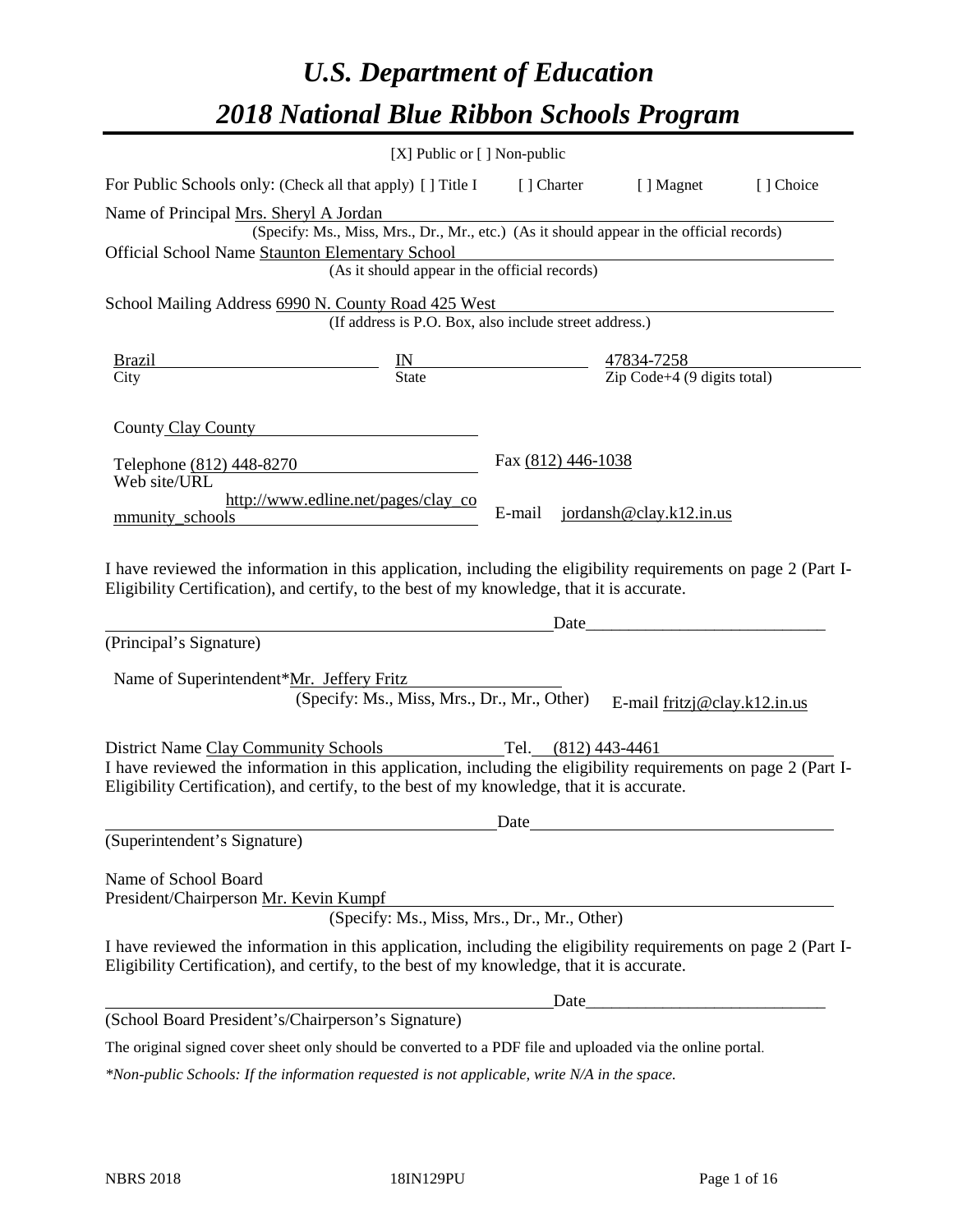The signatures on the first page of this application (cover page) certify that each of the statements below, concerning the school's eligibility and compliance with U.S. Department of Education and National Blue Ribbon Schools requirements, are true and correct.

- 1. The school configuration includes one or more of grades K-12. (Schools on the same campus with one principal, even a K-12 school, must apply as an entire school.)
- 2. All nominated public schools must meet the state's performance targets in reading (or English language arts) and mathematics and other academic indicators (i.e., attendance rate and graduation rate), for the all students group and all subgroups, including having participation rates of at least 95 percent using the most recent accountability results available for nomination.
- 3. To meet final eligibility, all nominated public schools must be certified by states prior to September 2018 in order to meet all eligibility requirements. Any status appeals must be resolved at least two weeks before the awards ceremony for the school to receive the award.
- 4. If the school includes grades 7 or higher, the school must have foreign language as a part of its curriculum.
- 5. The school has been in existence for five full years, that is, from at least September 2012 and each tested grade must have been part of the school for the past three years.
- 6. The nominated school has not received the National Blue Ribbon Schools award in the past five years: 2013, 2014, 2015, 2016, or 2017.
- 7. The nominated school has no history of testing irregularities, nor have charges of irregularities been brought against the school at the time of nomination. The U.S. Department of Education reserves the right to disqualify a school's application and/or rescind a school's award if irregularities are later discovered and proven by the state.
- 8. The nominated school has not been identified by the state as "persistently dangerous" within the last two years.
- 9. The nominated school or district is not refusing Office of Civil Rights (OCR) access to information necessary to investigate a civil rights complaint or to conduct a district-wide compliance review.
- 10. The OCR has not issued a violation letter of findings to the school district concluding that the nominated school or the district as a whole has violated one or more of the civil rights statutes. A violation letter of findings will not be considered outstanding if OCR has accepted a corrective action plan from the district to remedy the violation.
- 11. The U.S. Department of Justice does not have a pending suit alleging that the nominated school or the school district as a whole has violated one or more of the civil rights statutes or the Constitution's equal protection clause.
- 12. There are no findings of violations of the Individuals with Disabilities Education Act in a U.S. Department of Education monitoring report that apply to the school or school district in question; or if there are such findings, the state or district has corrected, or agreed to correct, the findings.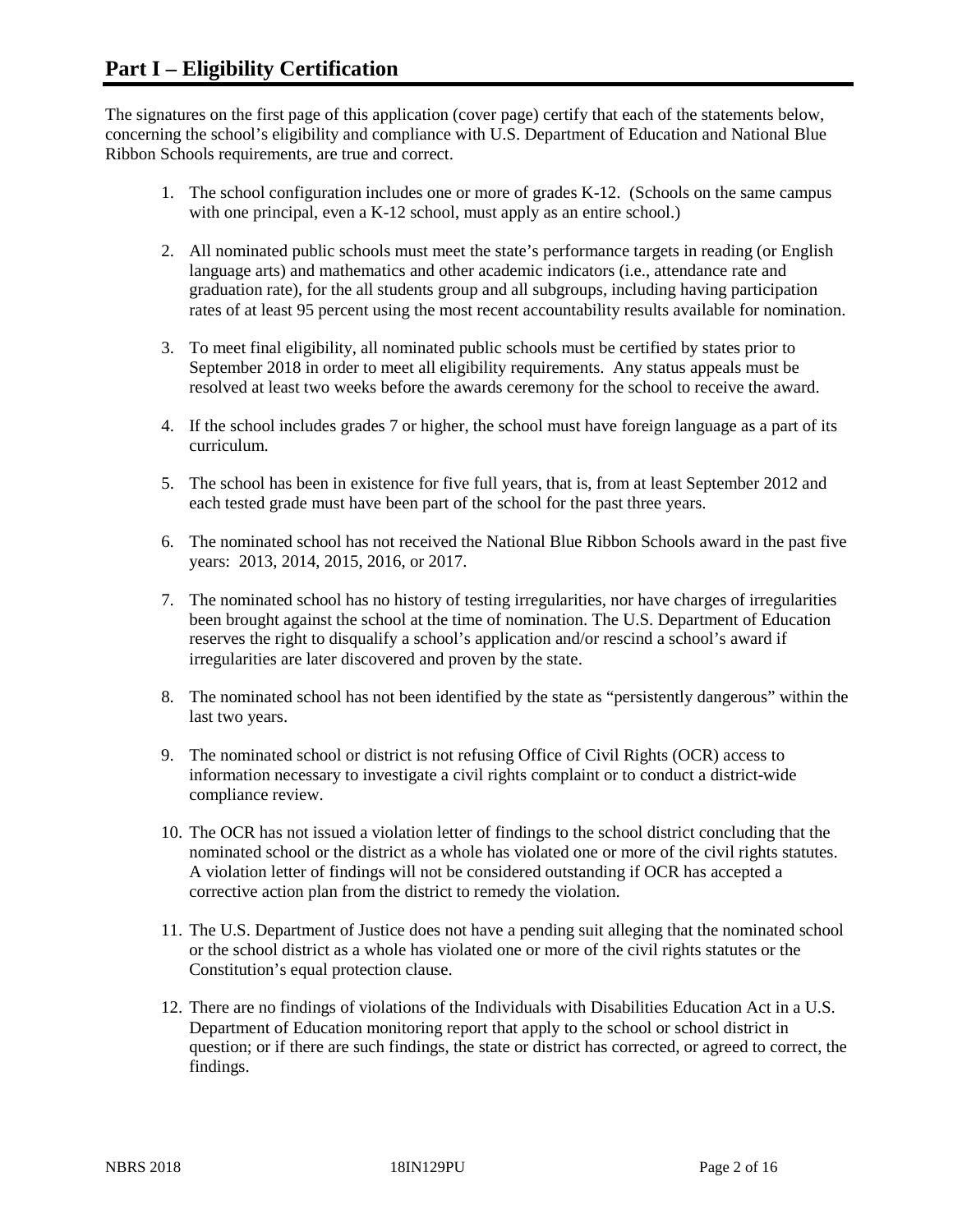#### **Data should be provided for the most recent school year (2017-2018) unless otherwise stated.**

#### **DISTRICT**

1. Number of schools in the district  $\overline{7}$  Elementary schools (includes K-8) (per district designation): 1 Middle/Junior high schools 2 High schools 0 K-12 schools

10 TOTAL

**SCHOOL** (To be completed by all schools)

2. Category that best describes the area where the school is located:

[] Urban or large central city

[ ] Suburban

[X] Rural or small city/town

3. Number of students as of October 1, 2017 enrolled at each grade level or its equivalent in applying school:

| Grade                           | # of         | # of Females | <b>Grade Total</b> |
|---------------------------------|--------------|--------------|--------------------|
|                                 | <b>Males</b> |              |                    |
| <b>PreK</b>                     | 0            | 0            | 0                  |
| K                               | 23           | 18           | 41                 |
| $\mathbf{1}$                    | 30           | 21           | 51                 |
| 2                               | 29           | 27           | 56                 |
| 3                               | 16           | 31           | 47                 |
| 4                               | 28           | 20           | 48                 |
| 5                               | 37           | 16           | 53                 |
| 6                               | 0            | 0            | $\Omega$           |
| 7                               | 0            | 0            | 0                  |
| 8                               | 0            | 0            | 0                  |
| 9                               | 0            | 0            | 0                  |
| 10                              | 0            | 0            | 0                  |
| 11                              | 0            | 0            | 0                  |
| 12 or higher                    | 0            | 0            | 0                  |
| <b>Total</b><br><b>Students</b> | 163          | 133          | 296                |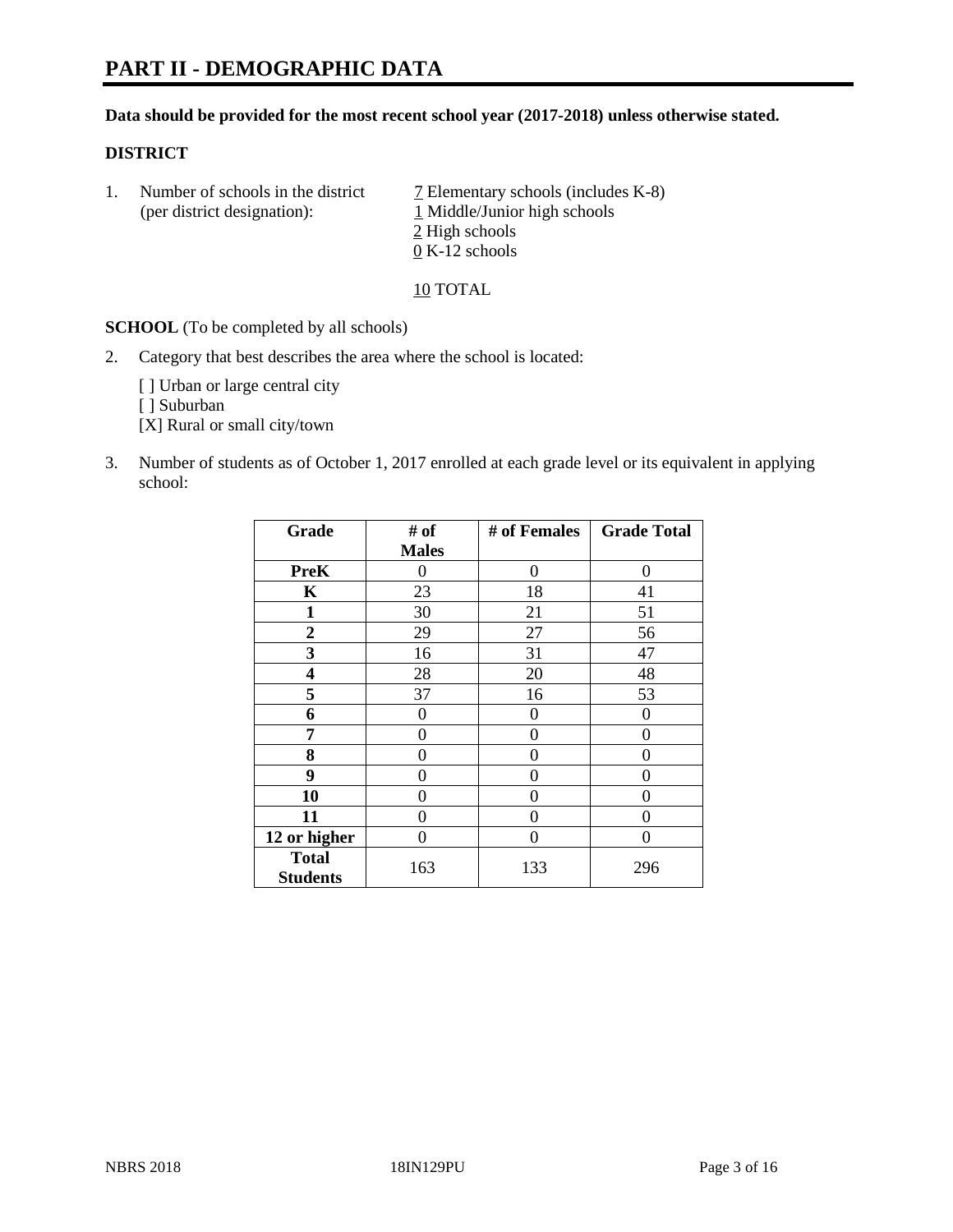4. Racial/ethnic composition of  $1\%$  American Indian or Alaska Native the school: 0 % Asian

 % Black or African American % Hispanic or Latino % Native Hawaiian or Other Pacific Islander 93 % White % Two or more races **100 % Total**

(Only these seven standard categories should be used to report the racial/ethnic composition of your school. The Final Guidance on Maintaining, Collecting, and Reporting Racial and Ethnic Data to the U.S. Department of Education published in the October 19, 2007 *Federal Register* provides definitions for each of the seven categories.)

5. Student turnover, or mobility rate, during the 2016 – 2017 school year: 15%

If the mobility rate is above 15%, please explain.

This rate should be calculated using the grid below. The answer to (6) is the mobility rate.

| <b>Steps For Determining Mobility Rate</b>         | Answer |
|----------------------------------------------------|--------|
| (1) Number of students who transferred to          |        |
| the school after October 1, 2016 until the         | 26     |
| end of the 2016-2017 school year                   |        |
| (2) Number of students who transferred             |        |
| <i>from</i> the school after October 1, 2016 until | 17     |
| the end of the 2016-2017 school year               |        |
| (3) Total of all transferred students [sum of      | 43     |
| rows $(1)$ and $(2)$ ]                             |        |
| (4) Total number of students in the school as      |        |
| of October 1, 2016                                 | 296    |
| (5) Total transferred students in row (3)          |        |
| divided by total students in row (4)               | 0.15   |
| $(6)$ Amount in row $(5)$ multiplied by 100        | 15     |

6. English Language Learners (ELL) in the school:  $0\%$ 

0 Total number ELL

Specify each non-English language represented in the school (separate languages by commas):

7. Students eligible for free/reduced-priced meals: 47 % Total number students who qualify:  $140$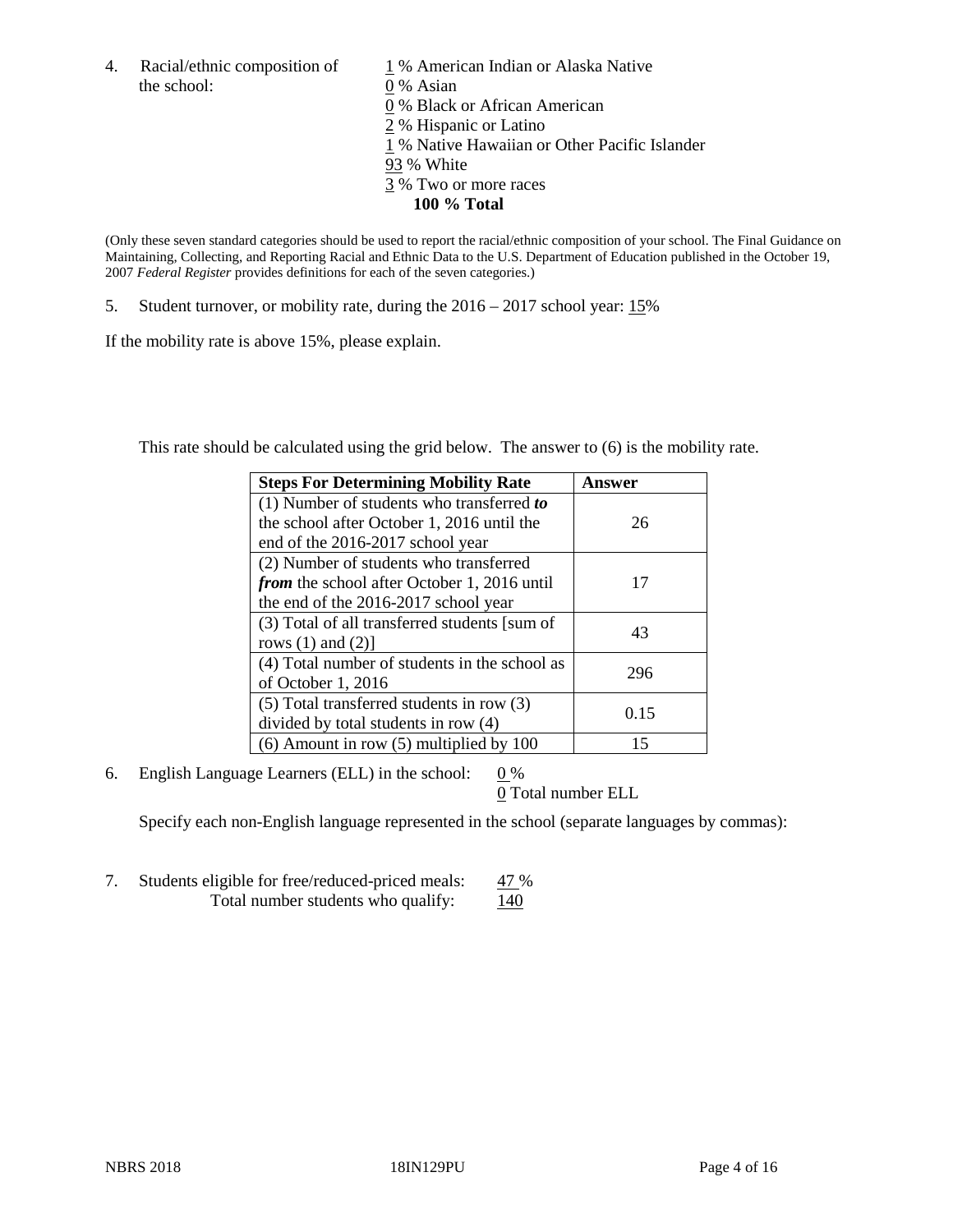57 Total number of students served

Indicate below the number of students with disabilities according to conditions designated in the Individuals with Disabilities Education Act. Do not add additional conditions. It is possible that students may be classified in more than one condition.

| 2 Autism                  | $\underline{0}$ Multiple Disabilities   |
|---------------------------|-----------------------------------------|
| 0 Deafness                | 0 Orthopedic Impairment                 |
| 0 Deaf-Blindness          | 10 Other Health Impaired                |
| 0 Developmentally Delayed | 8 Specific Learning Disability          |
| 0 Emotional Disturbance   | 33 Speech or Language Impairment        |
| 0 Hearing Impairment      | 0 Traumatic Brain Injury                |
| 3 Intellectual Disability | 1 Visual Impairment Including Blindness |

- 9. Number of years the principal has been in her/his position at this school:  $12$
- 10. Use Full-Time Equivalents (FTEs), rounded to nearest whole numeral, to indicate the number of school staff in each of the categories below:

|                                                                                                                                                                                                                                | <b>Number of Staff</b> |
|--------------------------------------------------------------------------------------------------------------------------------------------------------------------------------------------------------------------------------|------------------------|
| Administrators                                                                                                                                                                                                                 |                        |
| Classroom teachers including those<br>teaching high school specialty<br>subjects, e.g., third grade teacher,<br>history teacher, algebra teacher.                                                                              | 12                     |
| Resource teachers/specialists/coaches<br>e.g., reading specialist, science coach,<br>special education teacher, technology<br>specialist, art teacher, etc.                                                                    | 4                      |
| Paraprofessionals under the<br>supervision of a professional<br>supporting single, group, or classroom<br>students.                                                                                                            | 10                     |
| Student support personnel<br>e.g., guidance counselors, behavior<br>interventionists, mental/physical<br>health service providers,<br>psychologists, family engagement<br>liaisons, career/college attainment<br>coaches, etc. | 3                      |

11. Average student-classroom teacher ratio, that is, the number of students in the school divided by the FTE of classroom teachers, e.g., 22:1 25:1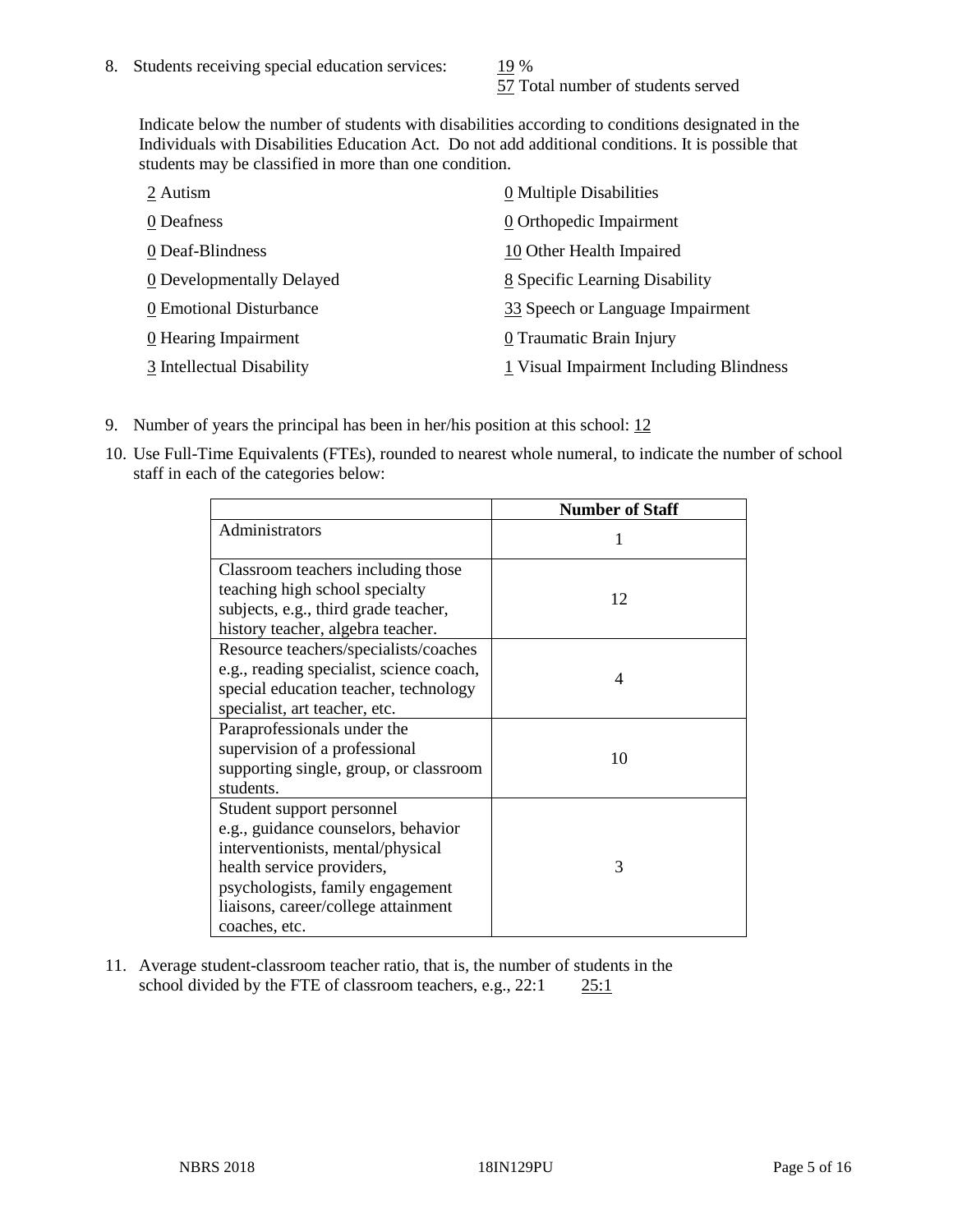12. Show daily student attendance rates. Only high schools need to supply yearly graduation rates.

| <b>Required Information</b> | 2016-2017 | $2015 - 2016$ | 2014-2015 | 2013-2014 | 2012-2013 |
|-----------------------------|-----------|---------------|-----------|-----------|-----------|
| Daily student attendance    | 96%       | 97%           | 97%       | ว7%       | 97%       |
| High school graduation rate | 0%        | 0%            | 0%        | 9%        | 0%        |

#### 13. **For high schools only, that is, schools ending in grade 12 or higher.**

Show percentages to indicate the post-secondary status of students who graduated in Spring 2017.

| <b>Post-Secondary Status</b>                  |    |
|-----------------------------------------------|----|
| Graduating class size                         |    |
| Enrolled in a 4-year college or university    | 0% |
| Enrolled in a community college               | 0% |
| Enrolled in career/technical training program | 0% |
| Found employment                              | 0% |
| Joined the military or other public service   | 0% |
| Other                                         | ገ% |

14. Indicate whether your school has previously received a National Blue Ribbon Schools award. Yes No X

If yes, select the year in which your school received the award.

15. In a couple of sentences, provide the school's mission or vision statement.

In our diverse and ever-changing world, Staunton Elementary exists to create a secure and supportive environment which promotes life-long learning for continued student success.

16. **For public schools only**, if the school is a magnet, charter, or choice school, explain how students are chosen to attend.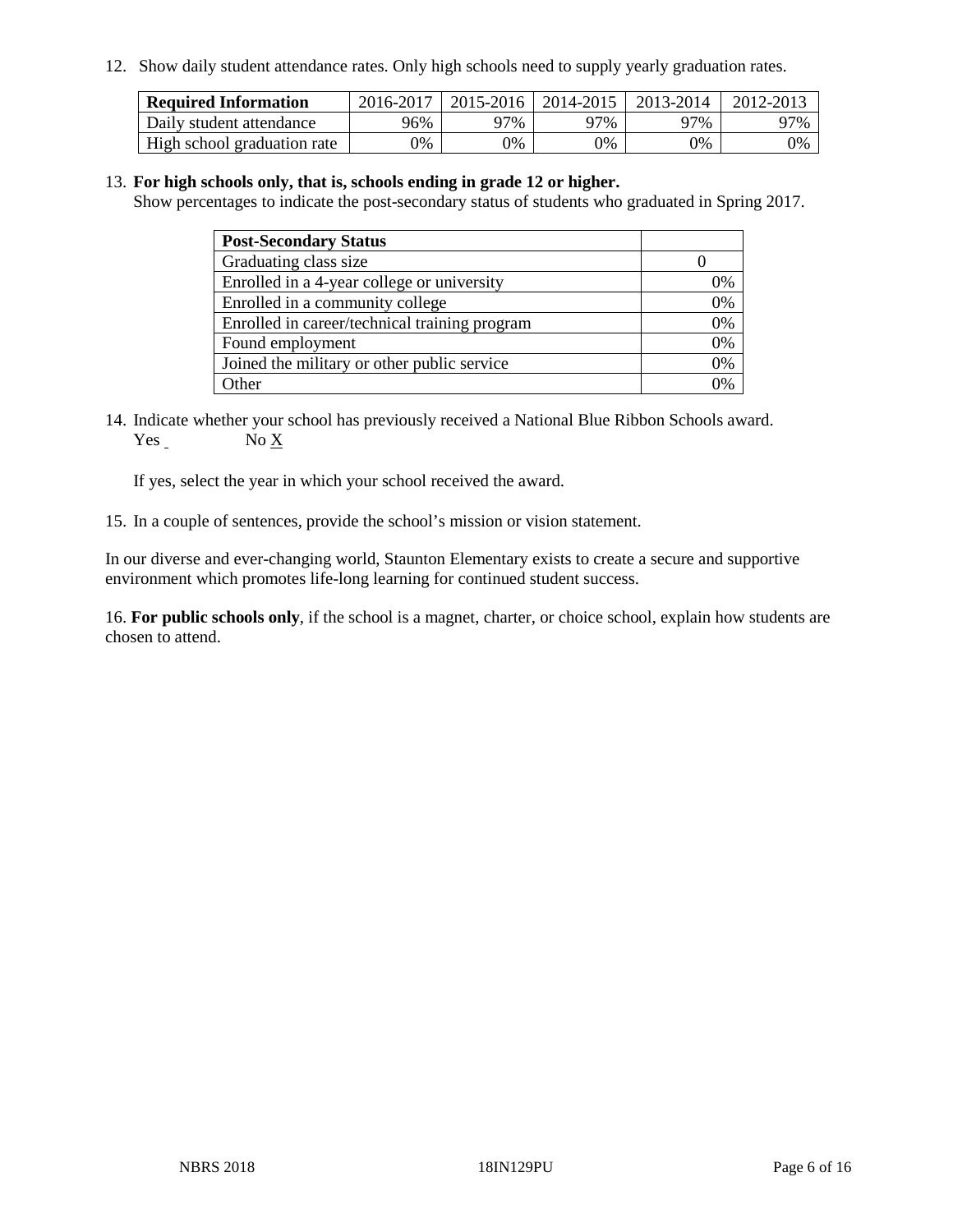# **PART III – SUMMARY**

Staunton Elementary School is a rural school located in the heart of the small town of Staunton, Indiana. Located within a few blocks is the local post office and the town's community center. The town's small Optimist Park is adjacent to the front entrance of the school. Many of our students' parents and grandparents, who attended Staunton Elementary or the former Staunton High School and continue to live in this close-knit community. The school is situated in the western section of Clay County near the Vigo County line where many of the town's skilled and semi-skilled residents find employment opportunities outside of their community. The school serves kindergarten through fifth grade students with an enrollment of two hundred ninety-six students. Staunton Elementary School students feed into North Clay Middle School (grades 6-8) and eventually into Northview High School. Our ethnic make-up includes 93% Caucasian, 3% multi-racial, and 2% Hispanic. Our growing diverse population provides students and staff the opportunity to experience and embrace cultural difference. During the 2017-18 school year, 53% of students qualified for free and reduced lunches. Of these students, 127 or 77% are at the poverty level and receive free lunches. A community food pantry and our weekly backpack program help support students and their families with their basic needs.

Staunton's certified staff consists of thirteen highly qualified classroom teachers who instruct and support both our general education and special education students each day. Students are provided standards-based Art, Music, and Physical Education activities once weekly in forty-five-minute blocks. Our Special Services department includes a Resource teacher and a Speech pathologist who both provide services to children based on their varied individual needs. Our students are supported in their daily activities by our staff of seven Paraprofessionals. A school nurse and counselor ensure that all students' physical as well as social and emotional needs are met. Our staff also includes the principal, secretary, three cooks, custodians, and one library assistant.

The present school building was constructed in two phases. The original structure was built in 1957-1958 with an addition and remodel completed in the 1980's. The second phase of an extensive building renovation project was completed in 2011. These renovations and additions included: updated classrooms with additional technology, a new office complex with an added nurse's clinic, five additional classrooms, an expanded computer lab, and a full-size gymnasium. These renovations and additional classrooms added to our building allow all K-5 classrooms, including music and art, to have separate areas for instruction and student activities. With the addition of a gymnasium and added space, outside agencies and groups frequently utilize our facilities for meetings and community events.

In partnership with our families and the community, Staunton Elementary strives to continue to provide a safe and positive learning environment that is challenging, innovative, and inspiring for each student. Our commitment to excellence has been recognized by the Indiana Department of Education with the honor of being named a Four-Star School in past years and most recently in 2016-2017. Staunton Elementary has also received an "A" rating for exceeding student growth in the areas of English/Language Arts and Math.

Staunton Elementary School's continued and growing success can be attributed to the commitment of our dedicated staff at providing a challenging curriculum with best practice strategies and instruction which will equip our students with the knowledge, skills, and confidence to meet the demands of an ever-changing world. Teachers provide students with a learning environment that is both engaging and motivating through the use of technology and supplemental resources. Daily small group and one-on-one instruction allows students to receive additional support when needed, as well as providing challenging activities for enrichment opportunities. The Response to Intervention (RTI) framework is utilized daily with results recorded to show student progress in their academic learning. Student recognition programs include Positive Behavioral Intervention and Supports (PBIS) which recognizes students who exhibit outstanding character contributions in the areas of being respectful, responsible, safe, and a learner. Students nominated by staff are announced during an award's ceremony and receive recognition along with the honor roll and perfect attendance students. A "Making a Difference" board is located in the main hallway. This board recognizes all students who receive the honor and is highly visible to all guests, peers, and staff.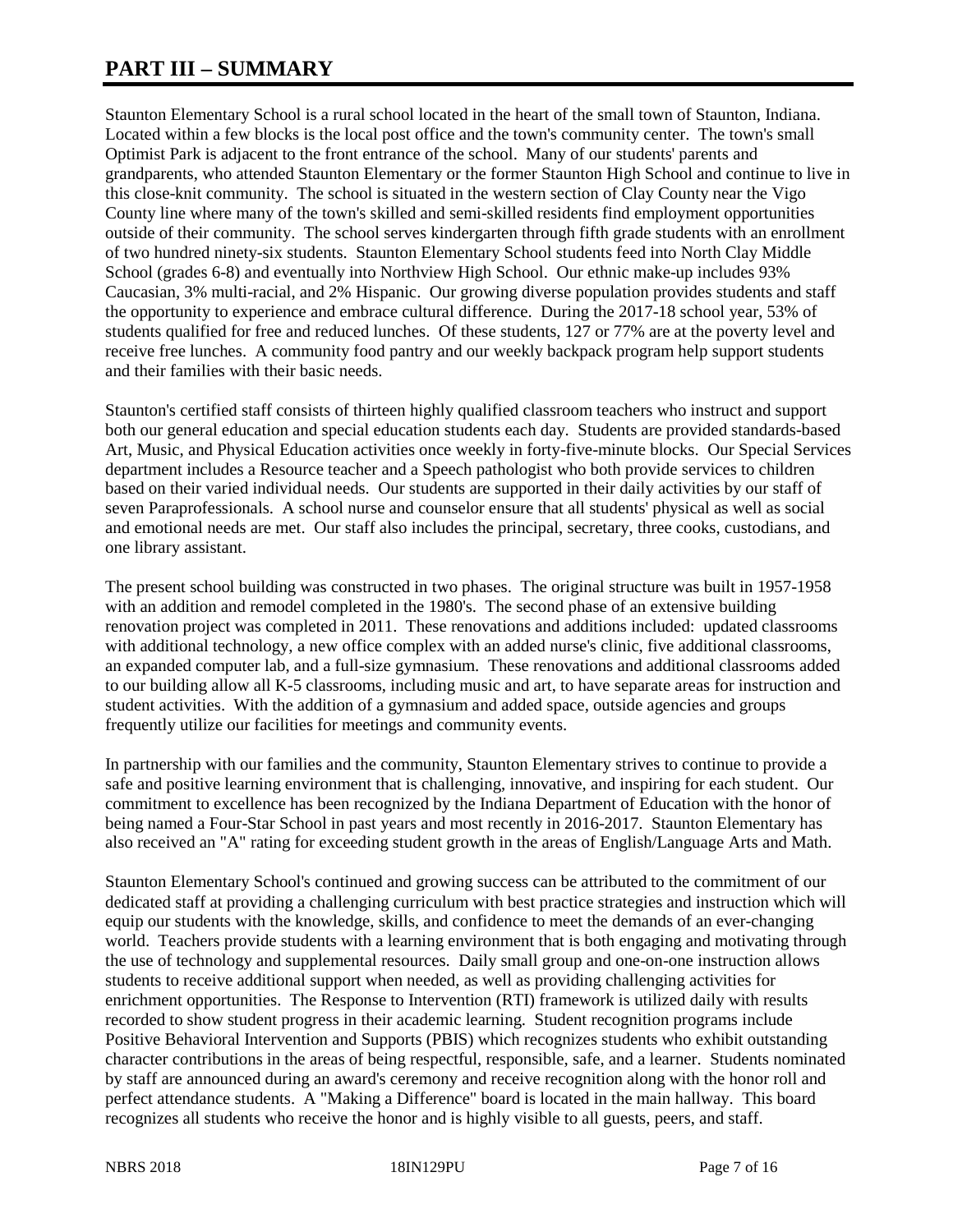Opportunities for students to showcase their talents are achieved through their participation in Student Council, sports clubs, music productions, science fair, art club, field day, and our spring carnival. Student Council members exhibit their leadership skills as they conduct our Veteran's Day program and greet visitors as they arrive for our grade-level VIP (Very Important Person) days.

With the continued support of our parents and community, and our commitment to providing students with a challenging curriculum, we believe Staunton Elementary School students will thrive as life-long successful citizens.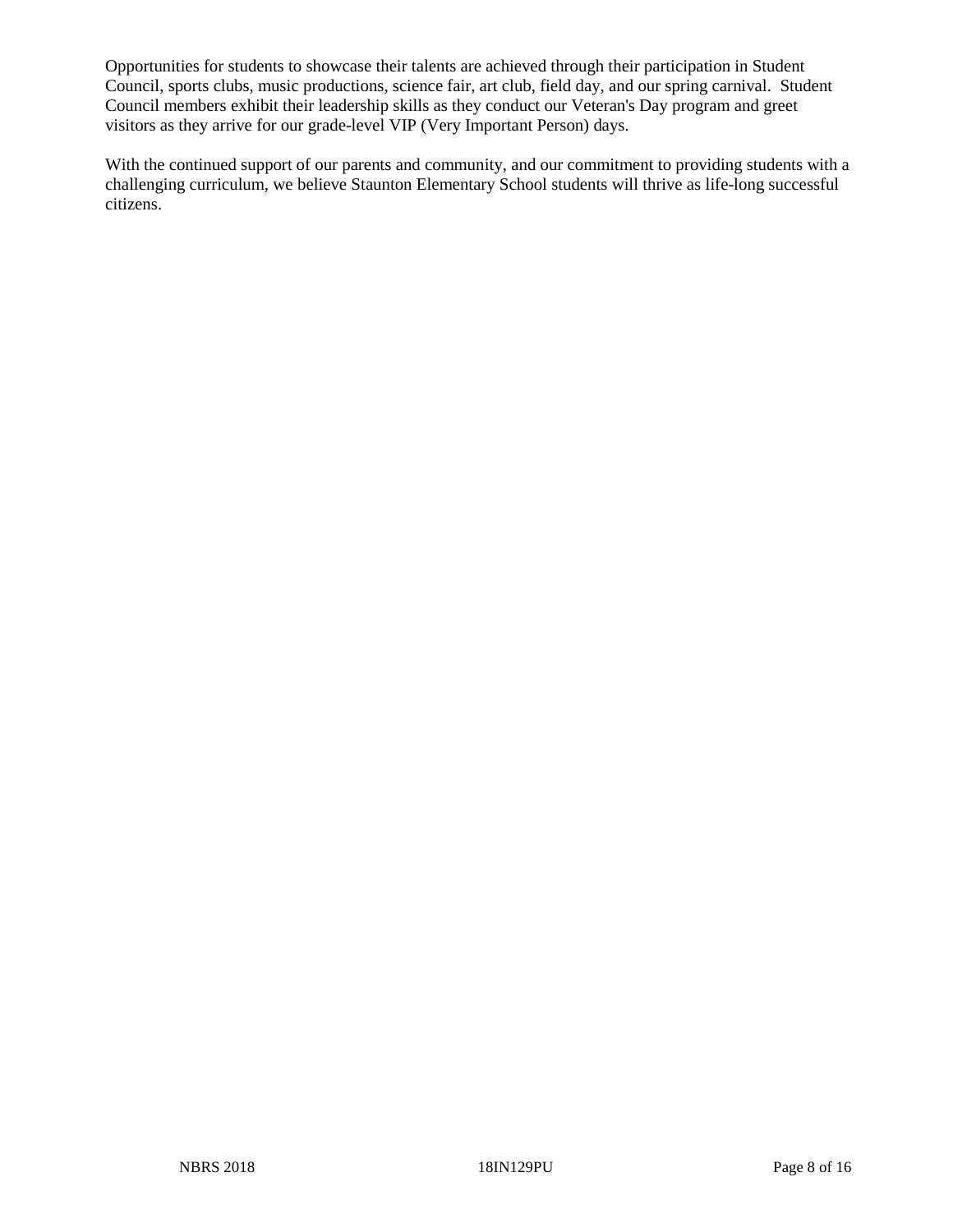# **1. Core Curriculum:**

Staunton Elementary School's core curriculum is aligned with the Indiana Academic Standards for grades K-5. These Indiana Academic Standards are the foundation that drive our daily instruction. Primary educators use these standards to lay a foundational ground work. In the intermediate grades, educators build upon these foundational skills. This approach allows students to achieve the higher depth of knowledge needed in the critical standards provided by the Indiana Department of Education. Staunton Elementary School's curriculum is developmentally appropriate and emphasizes a scaffold approach to learning. Through the use of formative and summative assessments, data-driven instruction is achieved. Student engagement is achieved through the use of interactive white boards, computer related activities, and cooperative learning groups.

Staunton Elementary School implements a balanced literacy approach to reading in the 90-minute reading block. Using the district-developed curriculum maps, educators begin with the adopted reading curriculum, Reading Street, by Scott Foresman. Educators supplement the scope and sequence of the adopted series with leveled and differentiated supports that include whole group, small group, and one-on-one instruction to fill gaps that have occurred. Student supports are based on the use of running records, DIBELS, and corporation assessments. Through direct instruction and modeling, students learn specific reading strategies, such as inferencing, making connections, visualizing, and using background knowledge. Teachers use developmentally appropriate best practices, additional purchased resources, and other programs to support the needs of individual learners. Educators in K-2 focus primarily on the five components of reading (phonemic awareness, phonics, fluency, vocabulary development, and comprehension) that align with the Indiana Academic Standards. Students are instructed at their individual level to ensure a solid foundation is attained to build on in subsequent grades. Students in grades 3-5 expand upon foundational skills learned in previous grades which are necessary to achieve the critical standards.

Language arts and writing instruction are infused within the entirety of our circular approach to learning. In daily writing, students are given the opportunity to brainstorm, draft, revise, edit, and publish. Students are taught to write across the curriculum using the six traits of writing. Through modeling, use of rubrics, conferencing, and anchor charts, students apply these six traits in their own writing. This process, along with spelling and grammar, are then incorporated in all content areas.

Math instruction at Staunton Elementary begins with the Indiana Academic and Process Standards. This allows students to have a conceptual understanding of the mathematical content. A district-created curriculum map guides educators through scope and sequence of the adopted math textbook, McGraw-Hill My Math. Student engagement is achieved through the use of hands-on activities and manipulatives which connect the abstract to real world experiences. Technology is used in math instruction to deepen understanding of concepts and support learning through the online application from McGraw-Hill entitled connectED. This provides students a visual representation of lessons, problem of the day, and visual manipulatives. Grades 3-5 are also provided with a virtual tutor. Math applications such as IXL, Mimio Connect, and Khan Academy assist students in acquiring and expanding their foundational skills.

Inquiry based and hands-on experiences through STEM activities promoting critical thinking and problem solving is the basis for Staunton Elementary School's science curriculum. Aligned with the Indiana Academic Standards, lessons cover earth, life, and physical sciences and the scientific method. Science is used to enhance reading instruction on a daily basis covering informational text, text features, and text structure. Teachers use the adopted series, McGraw-Hill Inspire Science, which includes online integrated activities to strengthen and develop science concepts and content vocabulary. Collaborative group work is incorporated as a follow up to whole group instruction introducing science topics. Science Spin from Scholastic News is used for supplementary science instruction in K-2. Students achieve a deeper understanding of scientific research through an opportunity to participate in the annual district science fair.

Social Studies curriculum introduces good citizenship and civics in the early grades. Students learn to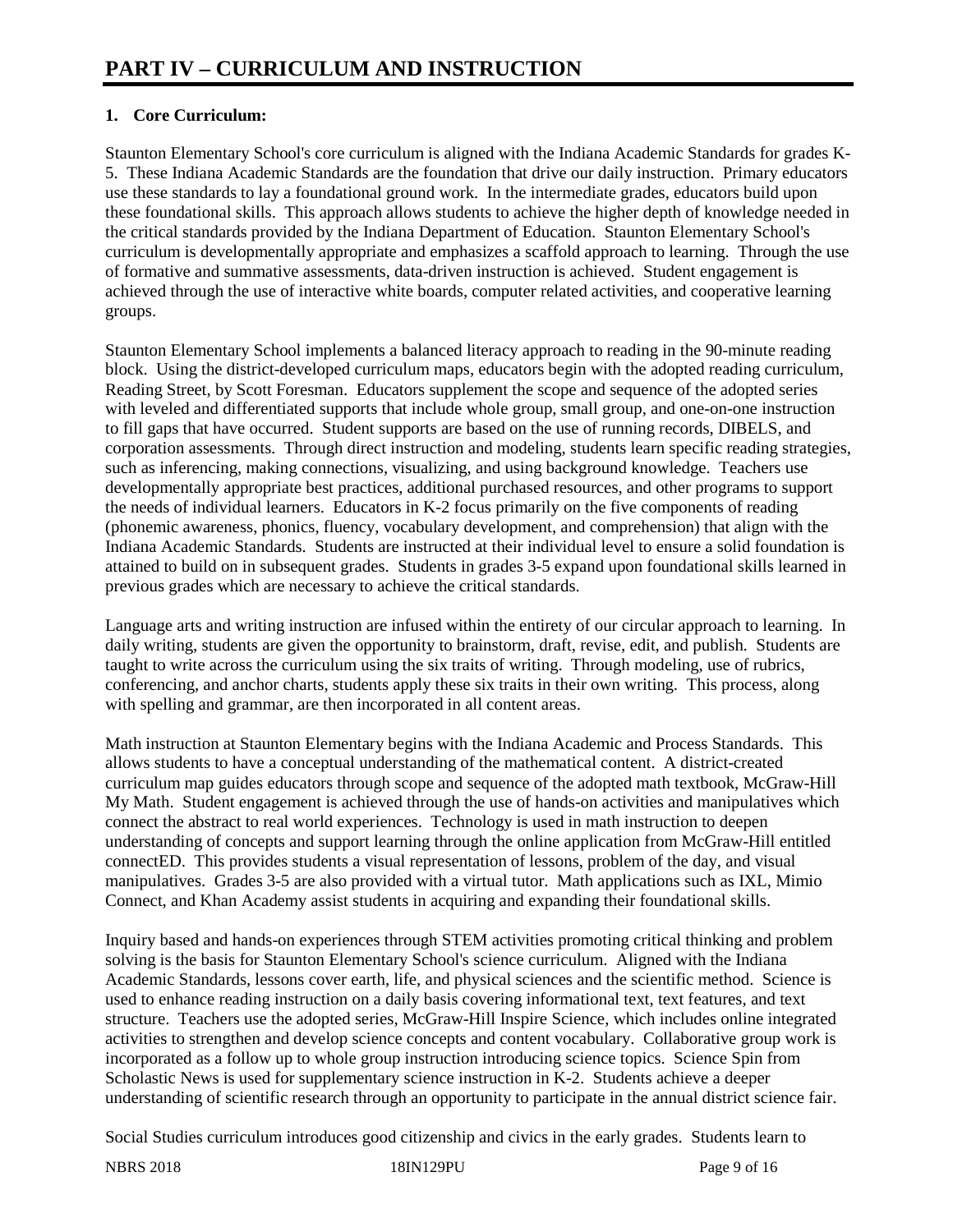embrace diversity and cultural differences as their understanding grows beyond the family and community. Social Studies concepts are enhanced through resources other than textbooks. Real world experiences, field trips, and guest speakers are a few resources used to develop civic and cultural awareness.

## **2. Other Curriculum Areas:**

Incorporating opportunities into our daily curriculum allows students to excel beyond the core academics. This is achieved through the arts, physical education, and technology/media classes. Our highly qualified staff ensures students' social, emotional, and physical needs are met through activities that expand outside the realm of core academic learning.

Immersing the students in the arts is essential to student achievement at Staunton Elementary. All students in grades K-5 receive 45 minutes of art instruction once per week. Students are given the opportunity to show knowledge and expression in a less traditional way than in the regular classroom. Art instruction offers students the opportunity to create projects which reflect self-expression using a variety of media. Each week students are exposed to various artists and their works. Students are given the opportunity to expand their reading skills as informational texts are read to learn about each artist. Often the teacher collaborates with the grade-level teachers in order to connect lessons with the historical events and themes being studied in the classroom. Student math skills are supported as students learn about symmetry and shapes, and also develop problem-solving skills as they learn to evaluate and interpret artists' work. Field trips to museums and historical sites allow students the opportunity to experience real world connections.

Staunton Elementary students in grades K-5 receive 45 minutes of music instruction each week. Students learn about various composers as they sing, dance, and learn to play a variety of instruments. Instruction compliments the math curriculum as musical notes are related to fractions. Various cultures are explored through the different genres and time periods in which musicians lived and produced their music. Each year students perform at an evening program and many audition for individual parts in the musical production.

Our K-5 students receive 45 minutes of physical education instruction which is focused on building positive character traits as students participate in team building and collaborative activities. Providing students with the opportunity to learn new activities and to take part in individual as well as team sports, encourages students to continue to develop skills and habits for maintaining a healthy lifestyle. Students are able to gain self-confidence in their abilities as they practice and participate in school activities, such as the sports club, field day, and the president's challenge for physical fitness. The annual Elk's Hoop Shoot provides not only local but national recognition for students exhibiting outstanding basketball skills.

Library skills are taught to all K-5 students for 15 minutes each week. Students visiting the media center each week are able to expand their interest and love of reading as they choose books linked to their personal tastes. Students' reading skills are built upon as they learn and read non-fiction and fictional literature as well as informational text. Students in second through fifth grades utilize library materials as they expand their knowledge of how to locate information and research topics using a variety of sources. Our librarian brings books to life as community members are invited to read aloud to students and often portray popular book characters.

Technology plays a vital role in the education of our students. Each classroom is equipped with and utilizes the MimioTeach Interactive Whiteboard daily to enhance instruction, to engage students with hands-on activities, and to acquire additional resources beyond the textbook. Students are able to build upon their reading and math skills through the use of the interactive activities and programs which target and expand the grade-level standards. The IXL program, which provides standards-aligned content, targets math, reading, language arts, science, and social studies skills and allows students to build upon skills at an accelerated or remedial pace.

Keyboarding skills are provided to Staunton Elementary students in grades K-5 two times per week for a 45 minute time period. Our computer lab is popular with students and utilized beyond the scheduled times. The Type to Learn program begins in kindergarten to teach the foundational skills needed to become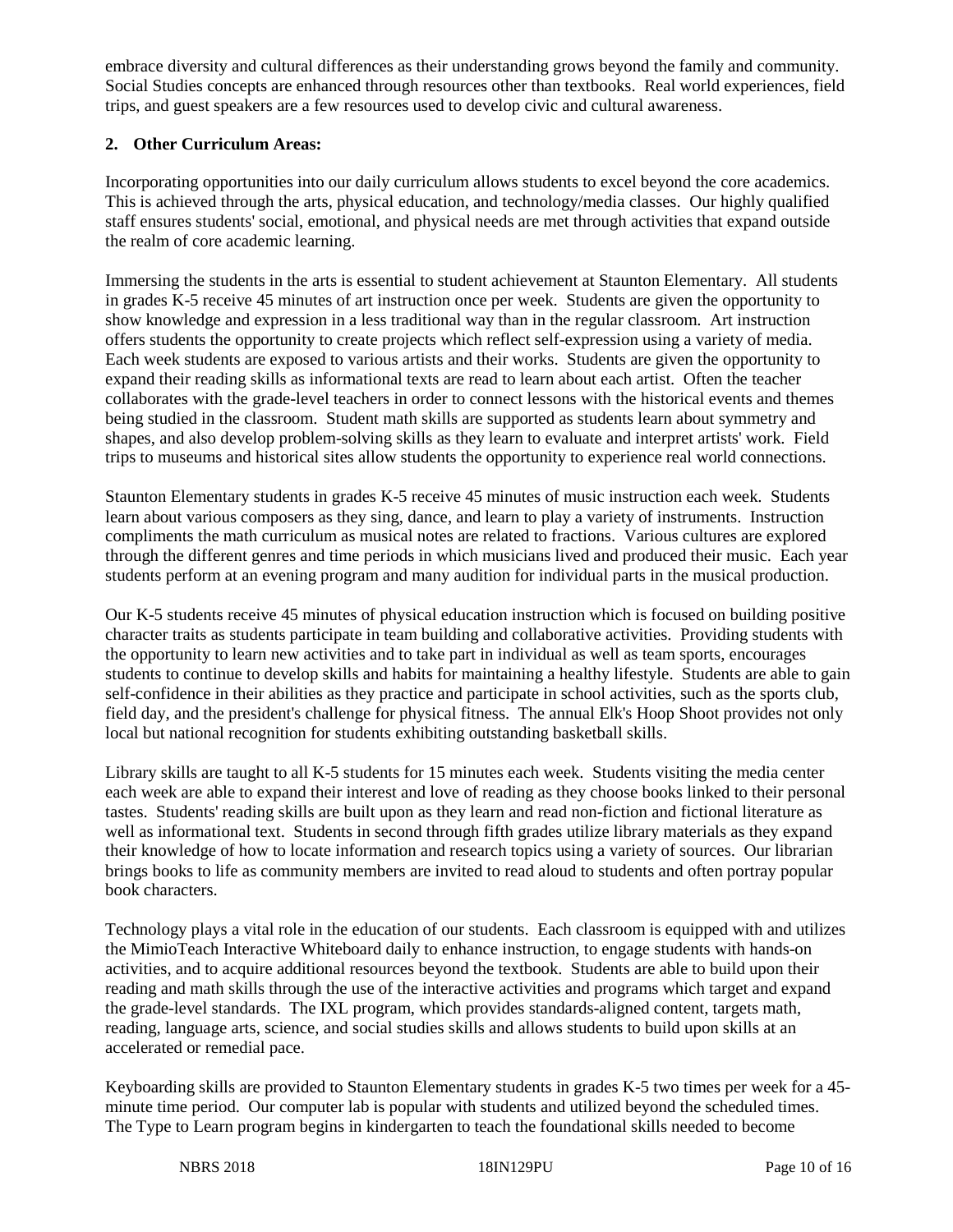proficient. As students become more efficient at using technology, students utilize their new and improved skills to expand their ability to research topics online for creating, editing, and publishing reports.

#### **3. Instructional Methods, Interventions, and Assessments:**

Staunton Elementary staff is committed to providing each student with best practice instructional methods in order to ensure all students achieve a high quality and challenging curriculum for optimal learning and achievement. The implementation of key intervention strategies and the use of ongoing assessment provide staff with current data in order to modify instruction to meet the continuous changing needs of each student.

Teachers utilize the three-tiered RtI model to identify students in order to provide high quality instruction with flexible grouping, frequent assessments, and quarterly benchmarks. Students in Tier I receive on-level instruction in the classroom setting. Students designated as high ability are provided with rigorous and challenging activities beyond the standard grade-level curriculum. Some activities include participating in mental math teams and district wide competitions. Tier II students receive a more focused instruction in a small group setting. This provides those students with additional targeted skills instruction based on current assessment data. Our Tier III students require more intensive individual instruction provided by a highly qualified classroom teacher. Our resource room teacher provides additional individualized instruction to our students who qualify for an IEP. Current assessment data is used to ensure groups remain fluid and to evaluate the effectiveness of instructional practices. The use of this multi-leveled instructional approach provides all students with differentiated lessons and outcomes for grade-level Standards.

Additional key instructional methods are used to meet the needs of our learners. These instructional practices are used across all curriculum areas. Lessons begin with direct instruction by highly qualified teachers as a foundation for student learning. Direct instruction includes an introduction, guided practice, independent practice, conclusion, and assessment. Following direct instruction, small group instruction is utilized. Small group instruction provides students with additional support when needed or allows teachers the opportunity to provide enrichment. Some examples of small group activities utilized in classrooms include: partner/buddy reading, peer response and editing, literature circles, study buddies, and centers. Teachers form these small groups based on data obtained through frequent formative and summative assessments.

Strategic reading is another method used by teachers to provide authentic instruction. This method provides students with an opportunity to connect with the text before, during, and after reading for a more authentic reading experience. Students who connect with the text become a more engaged and excited learner as it gives them a purpose for reading. The KWL (what students Know, what they Want to know, and what they have Learned) is an important part of the strategic reading process as students set their goals for reading. It is used across all content areas and at all grade levels. Group discussions and journal writings assess student understandings upon completion of their reading.

Technology is an integral part of the learning process and provides students with engaging activities to enhance the instruction of grade-level standards. Individualized instruction is made possible through the use of the MimioTeach Interactive Whiteboard and bi-weekly scheduled computer lab time. Teacher use of the IXL program, Skills Navigator, and Kahn Academy provides support and extension activities to sustain student growth. Data provided by these sites allow for guided lesson planning to ensure mastery of priority Standards.

Assessment data provides us with the tools necessary to make informed decisions to maintain student excellence. Formative assessments, such as weekly tests, classroom observations, homework, and exit tickets drive daily instruction and purposeful lesson planning. Summative assessments include benchmark tests, end of unit tests, NWEA (K-5), DIBELS (K-2), AND ISTEP (3-5), allow educators to see an allencompassing picture of student learning.

Our teachers administer NWEA testing in the fall, winter, and spring to identify student strengths and areas of concern. Student RIT scores determine groupings for specific skill instruction. Following each testing session, groups are reevaluated to determine effectiveness of instructional methods and level of student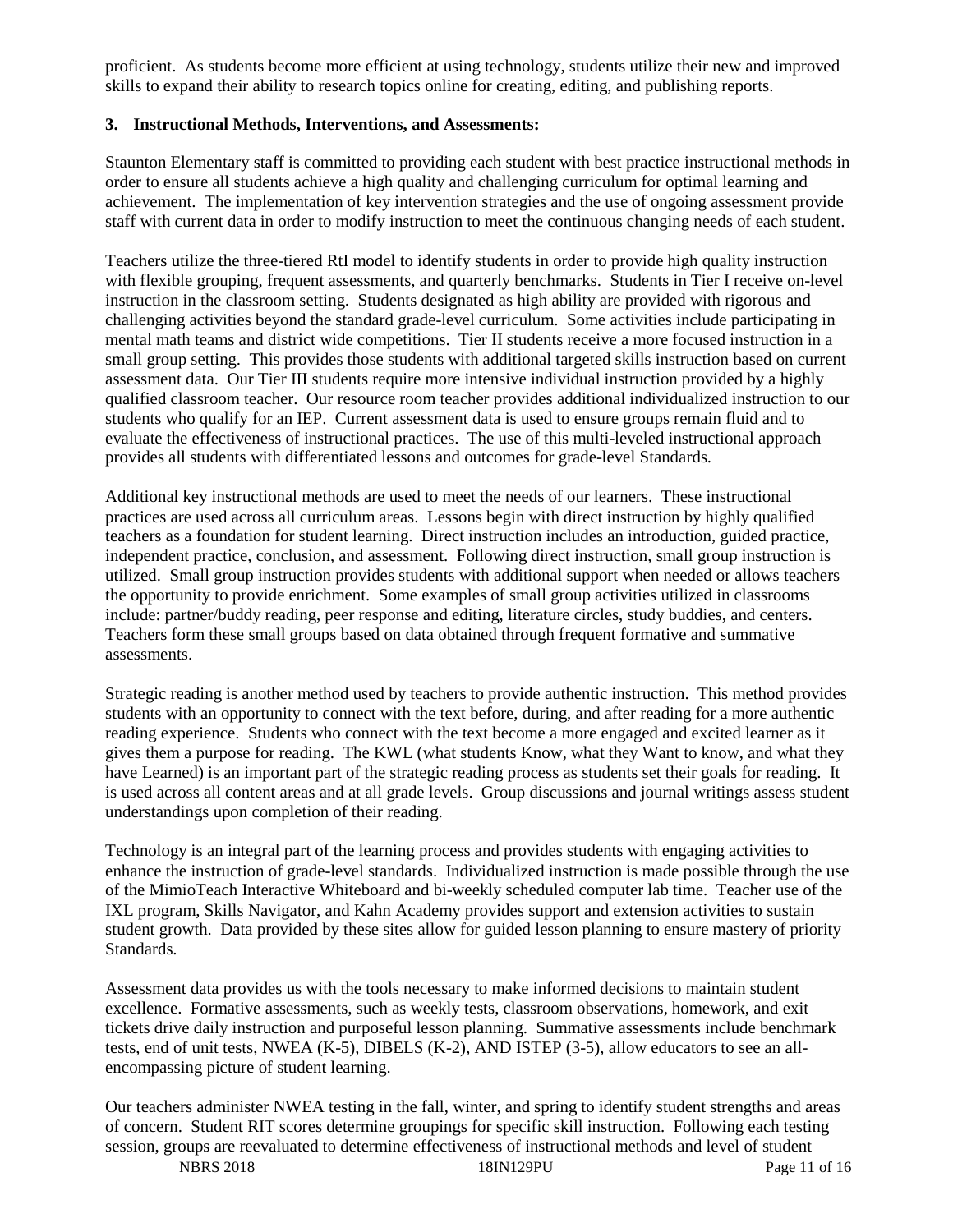growth. Skills Navigator, an additional component of NWEA, is used to strengthen and build upon individual student's skills at their level of achievement.

Through the dedication of staff, students, parents, and community, Staunton Elementary has attained and will strive to continue a pattern of high academic growth and achievement. We believe that academic excellence is achieved for each student through high expectations, best practice instruction, authentic assessment, and data-driven interventions.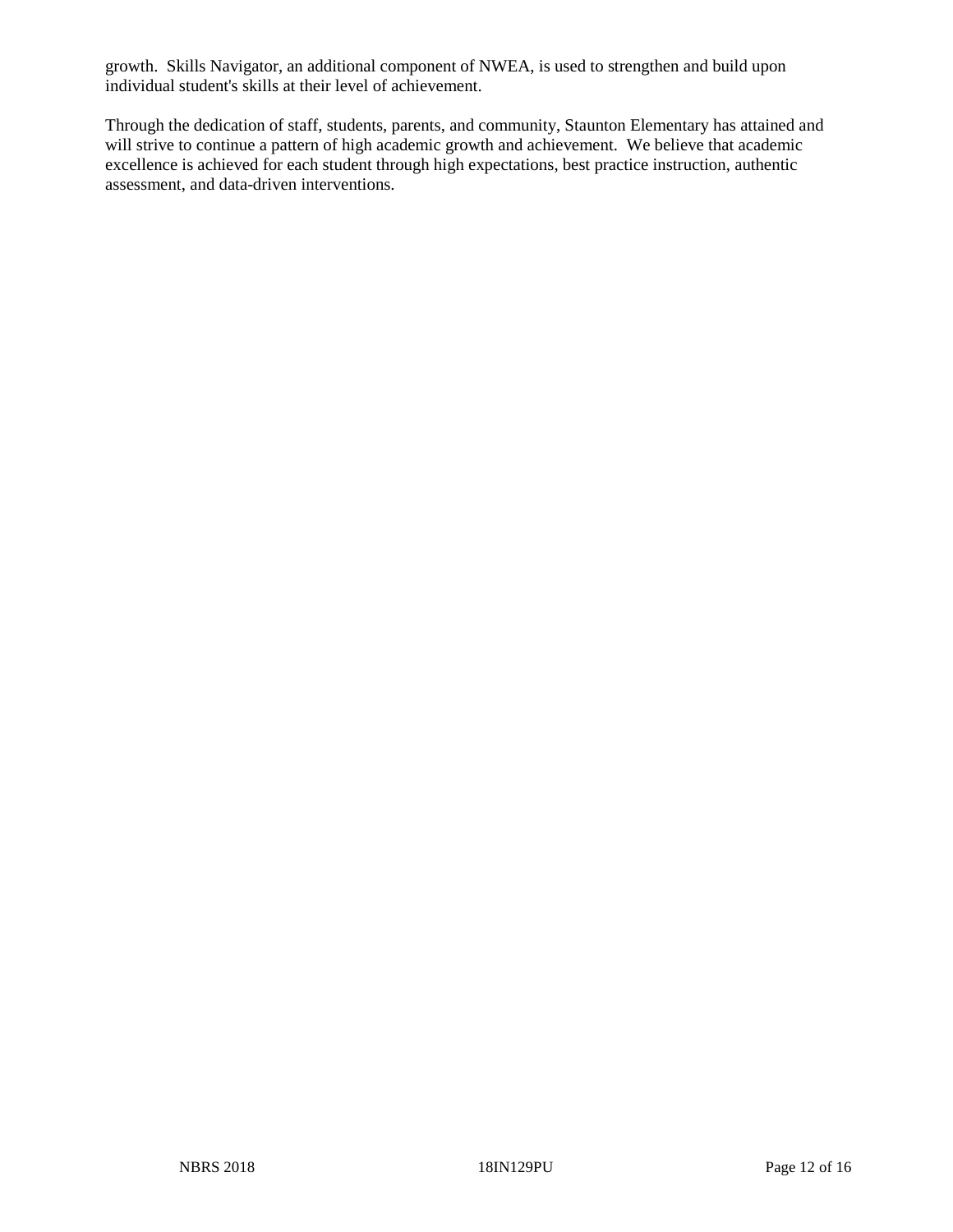## **1. School Climate/Culture:**

It is the collaboration of students, parents, the administrator, and staff that creates a foundation for positive climate and culture at Staunton Elementary. It is through teamwork that Staunton Elementary has been recognized by the Indiana Department of Education as a Four-Star School for several years. This joint effort has allowed us to sustain and build upon these academic achievements.

As students arrive, the staff greets students as they enter their classroom. Students are motivated and want to attend school each day when they feel welcome as part of our school family. Music heard throughout the hallways creates a calm and soothing pathway to learning.

Being respectful, responsible, safe, and a learner has become the cornerstone for creating our positive school atmosphere. The school-wide PBIS model, Positive Behavioral Intervention and Supports, encourages and acknowledges students as they develop exceptional character qualities. As students exhibit these exceptional qualities, immediate feedback is given through a tangible reward system. The "Making a Difference" board, located in the main hallway, provides a lasting visual display to recognize those students. Classroom teachers motivate their students using various reward systems. These rewards promote a positive environment and enable the development of leadership qualities which support each students' emotional and social growth. Acknowledgements for academic achievement and attendance are recognized each nine weeks with a school-wide awards program. End of year rewards are received by students who exhibit outstanding academic achievements with state standardized testing scores such as ISTEP and IREAD.

As a result of the collaborative environment at Staunton Elementary, our staff feels like a team and a valued member of our school family. Scheduled meetings and built-in planning time gives staff the opportunity to share and discuss school success stories, acknowledge personal goals met, and receive kudos for their accomplishments. The entire staff is invested in each other's success. Our PTO shows their support by providing staff with funds for purchasing additional materials for their classrooms, appreciation luncheons, and personal gifts during holidays. The administrator plans several after school events for staff such as dinner out and game nights. Small treats are often found in teacher mailboxes.

The positive climate is not only felt by students and staff, but by our parents and citizens throughout the Staunton community. Visitors feel welcome as they enter our building to join us for activities such as VIP Day, Field Day, a Veteran's Day program, or just drop in to join students for lunch.

## **2. Engaging Families and Community:**

At Staunton Elementary, we believe that parent and community involvement and communication is essential to the academic as well as to the physical, social, and emotional growth of our students. Through a multitude of activities each year, Staunton Elementary School's community support system ensures the continued success of each student.

Prior to the beginning of school, parents and students are given the opportunity to meet the staff during our Open House. At this time, parents and students become familiar with teacher expectations, core curriculum, and classroom procedures which lead to a successful academic experience. Parent communication is continued through the use of the Power School app which provides daily information regarding student attendance, grades, and lunch balance. Electronic and printed newsletters sent home by the principal and teachers keep parents informed of upcoming events. Our school website provides parents with contact information. The local newspaper is an avenue to feature students' accomplishments. Parent/teacher conferences held each fall provide teachers the opportunity to discuss academic data related to a student's educational challenges and achievements. Teachers also provide resources and offer ideas to help parents support their child's continued development and academic growth.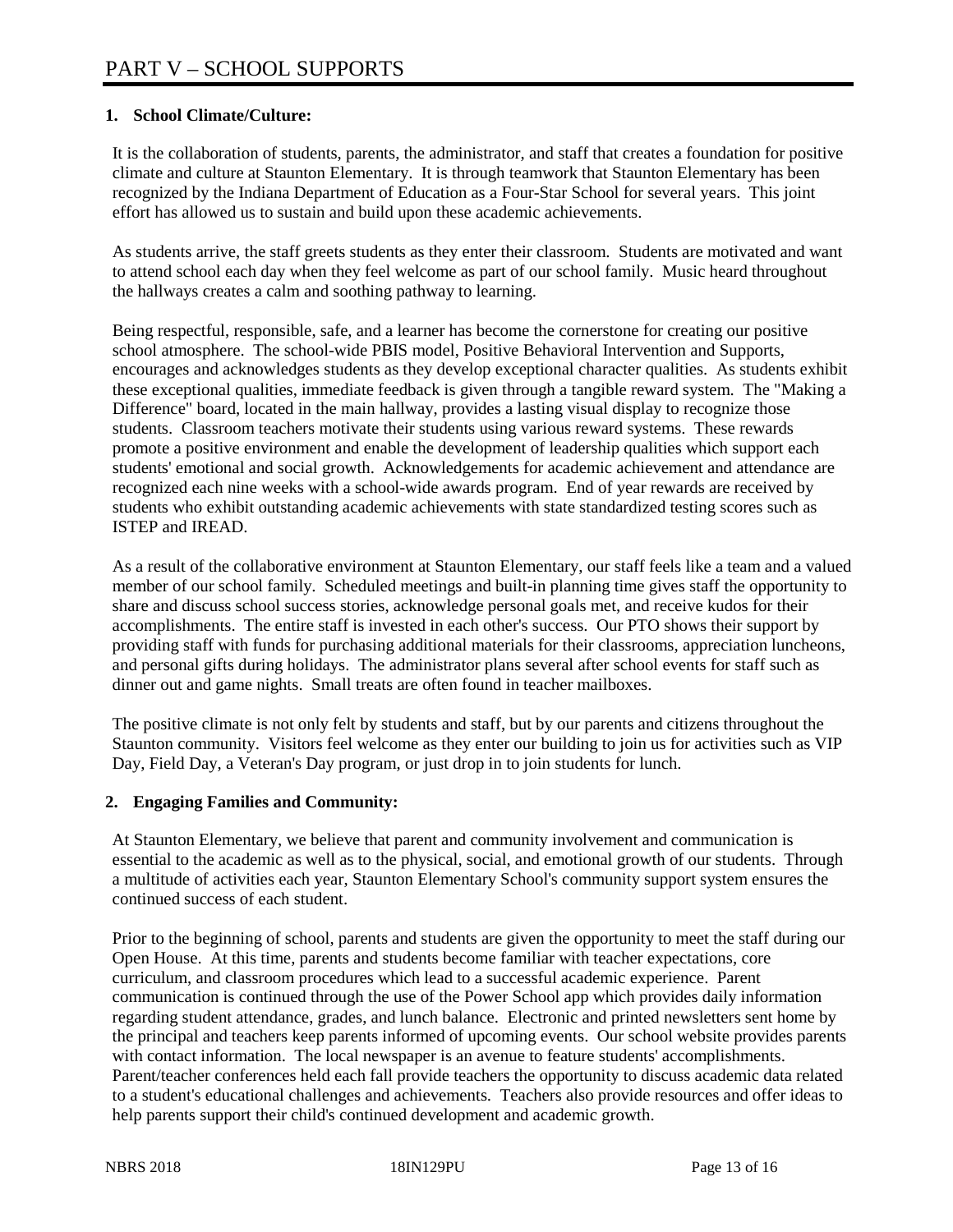Parents and volunteers are an essential part of our students' continuing success. Volunteers are seen daily in our K-5 classrooms and spend countless hours assisting teachers in providing students with valuable curricular and extra-curricular activities such as field trips, a fall carnival, and movie night.

Throughout the school year, staff members and students organize events which allow continued community involvement and allow students to practice their leadership skills. Our VIP (Very Important Person) Day recognizes those who are influential in supporting students' on-going success. As guests arrive, they are greeted by students who make them feel welcome before joining their child for lunch. Another opportunity includes a Student Council organized and led Veteran's Day program in which veterans throughout the community are personally invited to attend and are recognized by the students for their service. As the school year comes to a close, the annual field day activities are attended by numerous family and community members who volunteer to help organize and facilitate the events.

Staunton Elementary students and their families recognize the importance of giving back to their community. Students who participate in contributing to Hats on for Riley each month, which supports Riley Children's Hospital, the local food pantry drive, and weekend backpack program, learn the value of working together to achieve a goal.

#### **3. Professional Development:**

Professional development at Staunton Elementary is connected to our PL 221 School Improvement Plan and focuses on providing students with best practice instruction. Our professional development is a continuum which centers on providing meaningful learning experiences for our students. Data-driven development provides our staff with the necessary skills to meet individual student needs for continued student growth.

The Response to Intervention (RTI) model is utilized in a professional development capacity. This training ensures all teachers place students in the correct tiers and are familiar with the appropriate resources to remediate skill deficits and is used for students who are significantly below grade level. Teachers meet regularly after school to collaborate with cross grade-level teachers and the administrator.

Teachers and the administrator meet each grading period to discuss instructional strategies being utilized, analyze current assessment data, and monitor students' progress towards their set academic goals. Common prep time built into the schedule allows for grade-level collaboration on lesson planning and the discussion of implementing grade-level state standards. Staff meetings are utilized for teachers to share information and ideas learned from attending grade-level meetings, workshops, and webinars. Teachers continue to build their pedagogical skills as they attend district provided grade-level trainings or utilize contracted professional development days to attend workshops outside the district. The information is then shared with the entire staff. Professional texts purchased throughout the year are used for after school book studies. Areas of focus include best practices for teaching process writing, math, and reading skills. Staunton Elementary and the corporation are also members of the WCESC (West Central Education Service Center) which provides opportunities for staff to attend workshops sponsored by the Indiana Department of Education and well-known presenters on topics relevant to individual needs and our school improvement plan focus areas.

As our corporation prepares our students to be proficient and competitive in the global digital age, a technology specialist assists teachers and provides ongoing training in use of the MinioTeach Interactive Whiteboard and online assessment tools and programs to create authentic learning experiences for improved instruction and student engagement. Teacher teams throughout the district meet to create, discuss, and modify curriculum maps to provide a curriculum that is consistent with each grade-level teacher and across the district. These professional development opportunities have served to provide our teachers with the ongoing training and support needed to sustain student success at Staunton Elementary.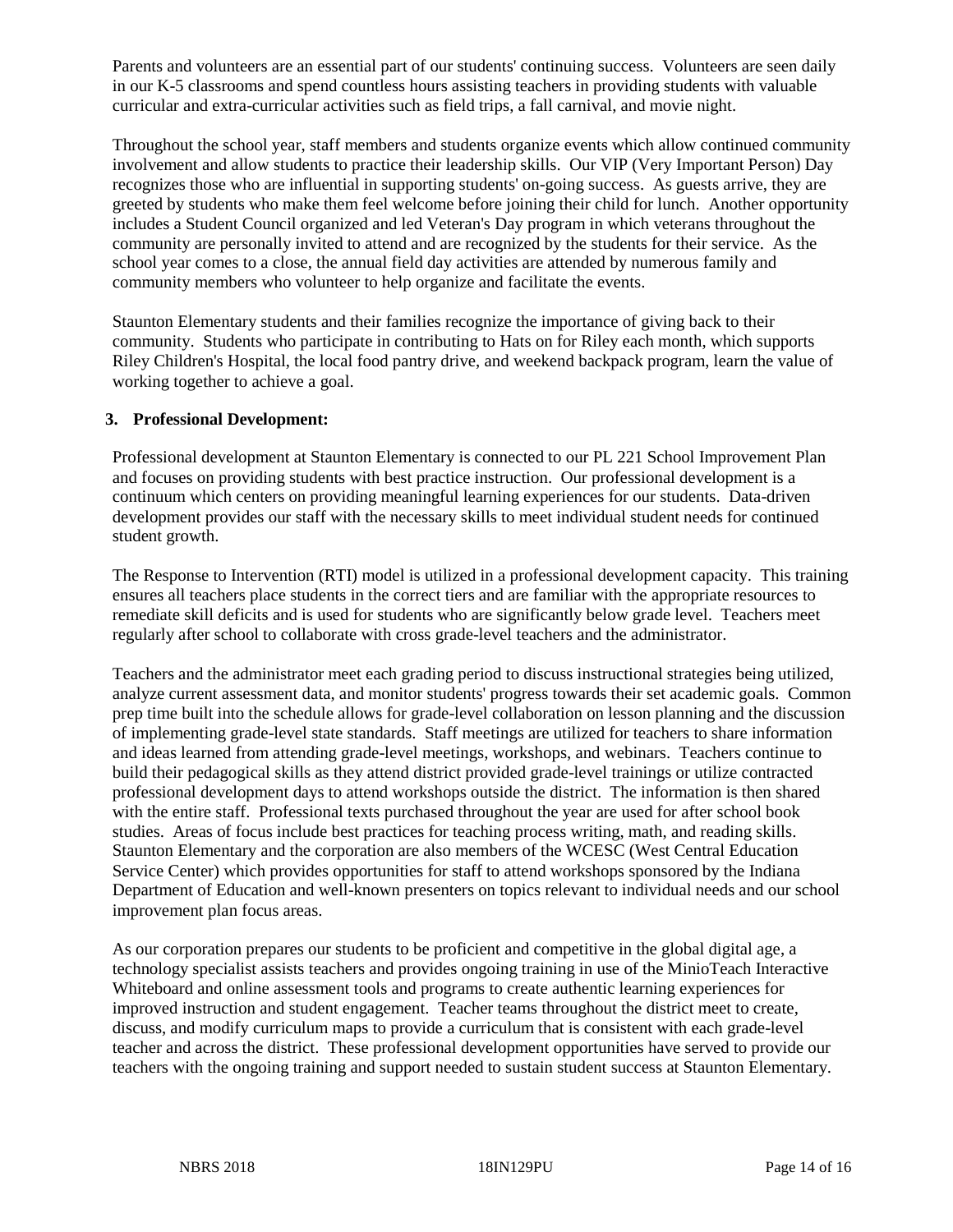#### **4. School Leadership:**

At Staunton Elementary our commitment to collaborative leadership is the basis for our continued success at establishing a positive climate and culture. This philosophy and belief is shared by our principal, staff, and school community.

The principal's commitment to establishing and preserving strong relationships with all students, parents, and staff is essential for continued academic excellence and achievement. Each morning the students and parents are greeted as they enter the building by the principal and staff. The principal's instructional leadership qualities are an additional component necessary for continued staff development. Resources necessary for teacher growth are provided throughout the year. Established policies and procedures are student centered to align with our mission of continued student growth and achievement. Teachers are empowered to strengthen their professional skills as they assume various leadership roles within the school and district. As part of the annual evaluation process, the principal cultivates an atmosphere of reflective practice by providing effective verbal feedback to strengthen pedagogical skills.

Our leadership commitment continues with our teaching staff. Within the building, our teachers assume leadership roles on numerous committees. Teacher leaders chair numerous committees, such as the PBIS, Crisis Intervention Team, RTI, and the PL221 School Improvement Plan. Their active leadership roles and participation ensure the continued success of each students' social, emotional, and academic growth. At the district level, teachers serve on committees dedicated to student instruction and the newly adopted district initiatives. Leadership roles are assumed on Curriculum Mapping, High Ability, Technology Initiative, and Textbook Adoption committees. Participation in these leadership activities ensures staff ability to provide students with the most up to date learning processes.

Our student and parent leadership roles are also an integral part of our school's continued success. Leadership opportunities are offered to students through their participation in Student Council. Students model these leadership qualities as they facilitate our Veteran's Day program, become student mentors, and support the community through a variety of philanthropic events. Active parent engagement is achieved through the many activities provided by our Parent/Teacher Organization (PTO). Throughout the year, the PTO provides teachers with additional supplemental resources such as the A-Z Reading program. The Spring Carnival, Donuts with Dads, Muffins with Mom, Field Day, and Movie Night are family events supported by our PTO. These events serve to strengthen the relationship between home and school which promote high and sustained academic achievement.